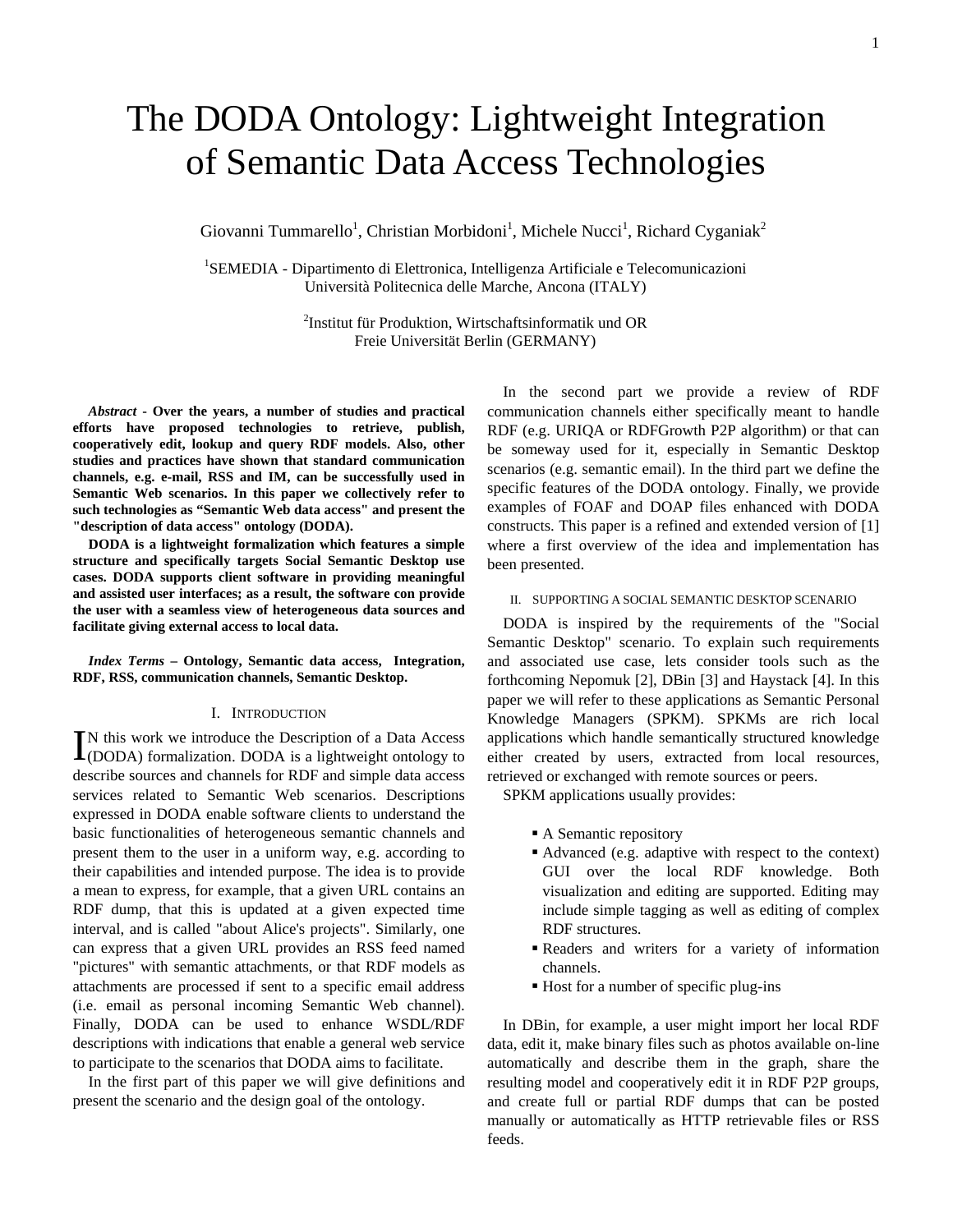Semantic Desktop is a term chosen for the vision of a computing environment that offers practical and convenient ways for the user to employ semantic technologies in everyday information related activities. The idea is that semantics might help in better organizing and locating documents and other everyday information objects such as emails, contacts, and calendar events, regardless that they are physically stored locally or remotely on the Web. [\[5\]](#page-8-4) gives an overview of the basic ideas behind the Semantic Desktop and its current state. SPKMs provide a great base for Distributed Semantic Desktop functionalities. Once such RDF representation of the local "desktop information space" is paired with appropriate semantic communication and data access channels across among users, the end result would be what has been called a Social Semantic Desktop [\[6\].](#page-8-5)

# *A. The role of DODA: use cases and requirements*

<span id="page-1-0"></span>DODA aims at providing the minimum of formalism needed to set up an infrastructure that supports Social Semantic Desktop scenarios.

On-line resources described by DODA are likely to have a very simple logic, most of the time this simply being the fact that a RDF model is served, published, shared or shipped to one or more recipients, along with a human legible description which enables the user to decide whether that channel is of interest for the specific task at hand.

DODA therefore focuses on use cases in which a human is directly involved. It provides a level of formalization which enables social semantic desktop clients to present channels, heterogeneous in origin and kind, in a uniform way along with human readable information to support use cases such as these:

- Alice's personal FOAF [\[7\]](#page-8-6) profile contains DODA information to specify the location of her semantic news feed that announces her new blog posts, photos, pictures and public calendar events. She also publishes an RDF representation of her shared documents folder, uploaded daily by her social semantic desktop software, but it is access restricted. Her profile also states that she has an incoming semantic channel: her semantic desktop client is configured to co-read her email, taking care of RDF attachments.
- Bob is in the audience at Alice's talk at a conference. He googles her and visits her homepage. It is equipped with FOAF auto-discovery1. Bob's social semantic desktop client is configured to automatically retrieve and display RDF information found on visited pages, similar to PiggyBank [\[10\]](#page-8-7). The FOAF file, including its DODA annotations, are processed. At this point, Bob can decide to subscribe to Alice's news feeds channel.
- Carl is a new co-worker of Alice. He opens her FOAF file in his client, configured to automatically process DODA channel descriptions: Alice is added as a potential source and destination of semantic data to his address book. Carl passes the Access Control List requirements to Alice's

shared documents, so his client retrieves the dump and Carl sees it merged with his local knowledge. He sends a semantic email to Alice's incoming interface with his own profile, including the DODA indication of his channels. He also sends her the indication of an RDFGrowth channel, which is a P2P cooperative model, for their next project. Alice can now hook up to this channel.

- Later, Alice visits the DBin project homepage. Her client auto-discovers the Description Of A Project (DOAP [\[8\]\)](#page-8-8) file (footnote: our DOAP file). From there it discovers that the list of related publications is available as an RDF file, that project news are available as a semantic news feed, and that discussion about the project is available either in an RDFGrowth P2P group or as an archived RDF dump of the same. She forwards the DODA descriptions of the DBin news channels to the shared model so Carl will automatically know about it. She also publishes a blog post about it and attaches the description. Bob, who is subscribed to her blog, will thus learn about it as well.
- After the project has finished, Alice decides to enable public URIQA [\[9\]](#page-8-9) access to the knowledge base accumulated during the project. The semantic desktop software will update her FOAF file with a DODA description of the new channel. Alice also sends the description to the input channels of those coworkers and colleagues in her address book that are able to receive semantic messages.

In most of these scenarios, existing technologies can be used for the actual data exchange. Applications and tools like PiggyBank [\[10\]](#page-8-7) and Semantic Bank [\[11\],](#page-8-10) Annotea, SPARQL [\[12\]](#page-8-11) endpoints, RDFGrowth [\[13\],](#page-8-12) URIQA, RSS and others provides specific functionalities for exposing and consuming RDF payloads, being in fact semantic channels. The challenge is to discover where to find the data, or where to send a message, and using which protocol.

#### III. ESTABLISHED AND EMERGING SEMANTIC WEB "DATA ACCESS TECHNOLOGIES": A FACTORIZATION

Over the years, a number of studies and practical efforts have proposed technologies to retrieve, publish, cooperatively edit, lookup and query RDF models. Also, other studies and practice have shown that standard channels, usually meant for generic text messaging and un-typed data attachments, can be used successfully in Semantic Web scenarios and especially within the context of Social Semantic Desktop. In this paper, we collectively refer to such technologies as Semantic Web "data access".

In the analysis performed in this section, we identifying distinctive tracts and features of the most representative such technologies. Such "decomposition and factorization" will form the bases for the construction of the DODA ontology.

Given the specific purpose of this ontology, we ignore differences in performance, scalability, complexity of implementation etc. We are instead interested in the peculiarities which distinguish these technologies from a high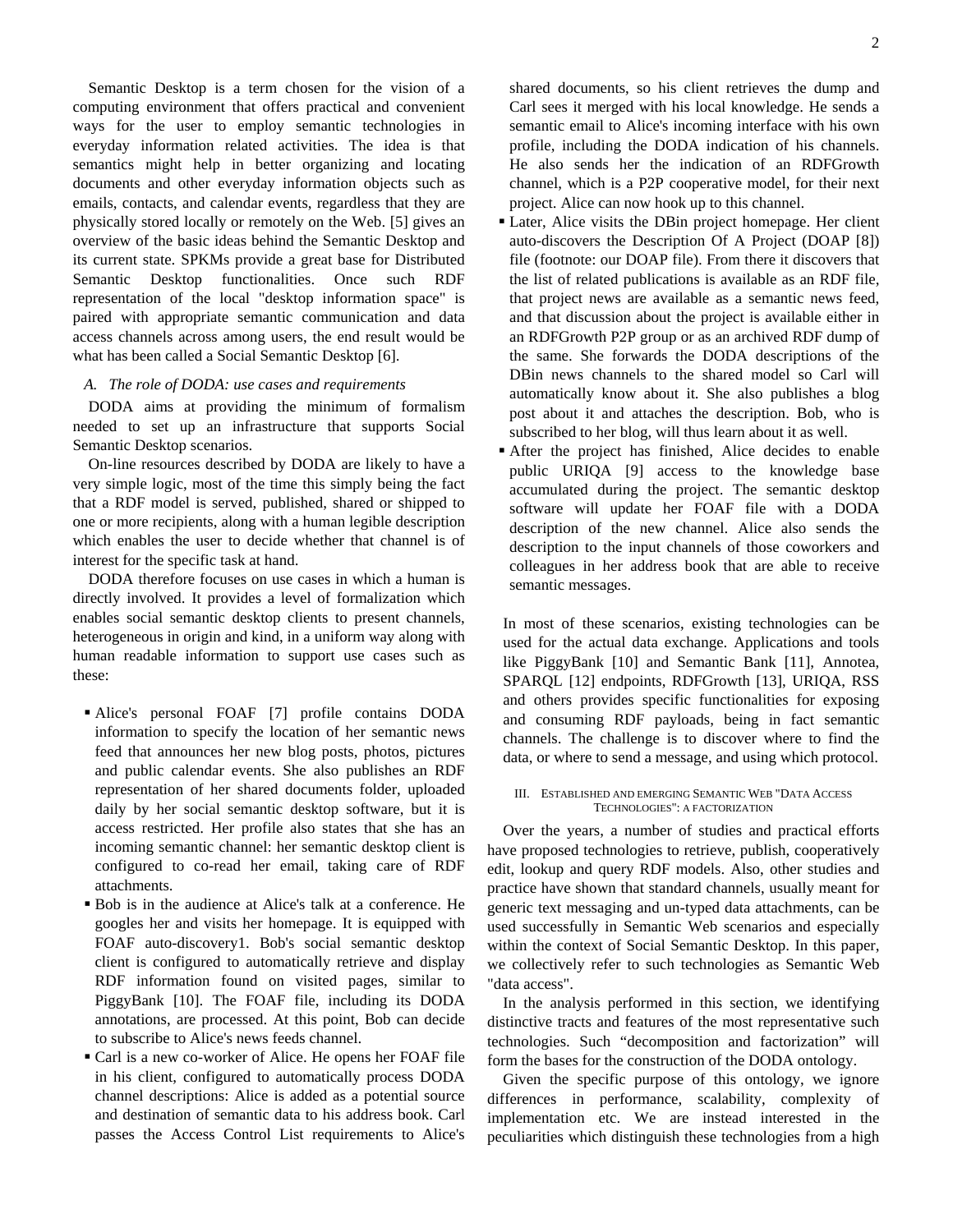To be noticed that the interface we extract here for each featured technology is not representative of the whole technology but just of the novel aspect over the other ones. We will see later, in detailing the content of the DODA ontology, how the actual instances of the specific technologies are instead modeled by giving each as many interfaces of different nature as needed to cover the complete functionalities.

The API and semantic elicitation will be expressed as follows:

**SIGNIFICATIVE INTERFACE NAME:** Description of the intended semantics

**Input:** Description of each input datatype and semantics

**Output [on callback]:** Description of each output datatype and semantics. Asynchronous interfaces might generate callbacks.

When not specified, Inputs and Outputs are Null, or merely control codes (e.g. An HTTP return code).

## *A. Plain Old Published Model (POPM))*

The simplest access technology for an RDF model is the plain HTTP call to retrieve a serialized version of it, which might be an actual server side file or generated on the fly upon receiving the request. We call such sources "POPM" (Pronounced Pop-em), Plain Old Published Models. The usage API of a channel to a POPM, initialized using its URL, supports one operation:

# **POPM:** an RDF model is available for web retrieval **Output:** the RDF model

A number of more advanced technologies also offer this access modality. An RSS 1.0 feed, for example, can be seen as a simple published model. SPARQL endpoints can also provide complete models via specially crafted construct queries. Semantic Wiki engines such as Semantic MediaWiki [\[14\]](#page-8-13) can also provide HTTP URLs which act as POPMs while generated from the parsed content of the page.

# *B. Semantic RSS*

RSS feeds are lists of items, with associated metadata, usually listed in order of publication. This is the case both for its RDF-based flavors (e.g. RSS 1.0 [\[15\]\)](#page-8-14) and the simple XML versions (e.g. RSS 2.0 [\[16\]\)](#page-8-15). With either version it is possible to ship RDF payloads instead of or in addition to human-readable content. The main function of RSS is that of providing notifications about new content to users which have subscribed.

While this has historically been achieved by the use of mailing lists, RSS seems to be better suited to the job. As it is based on client side polling of a publicly available feed, this method is perceived as less invasive than subscribing to a mailing list, which usually requires email confirmations and idiosyncratic ways of unsubscribing.

While RSS usually gives no guarantee of how long a published item will be available in the feed, sometimes these are comprehensive lists of items. This the case of projects such as OpenAcademia [\[17\]](#page-8-16), an RDF powered Internet application which enables users to get personalized RSS with lists of publications. Such RSS feeds which can be used as usual, but are especially suited in social semantic desktop purposes (e.g. exchanged between colleagues) or simply to drive the list of publications on one's homepage. The ability to create personalized feeds is given via a user accessible interface. Under a machine accessible point of views, OpenAcademia feeds are regular RSS 1.0 so OpenAcademia does not constitute a separate case. Similarly, and for the purpose of our analysis the important part is the the ability of notifying the receiver, rather than the information that the feed contains, which can be considered as a POPM.

**Notification Interface:** A notification from a usually public source of information of a new item

**Output on Callback:** an RDF representation with a guaranteed list of items

### *C. Annotea / URIQA*

Annotea [\[18\]](#page-8-17) is a web based system which enables users to attach metadata to a Web page or to a part of it. The metadata is stored in specialized servers which take care of retrieving it once the user browses a previously annotated resource. Regardless of the specific use case that it was meant to address, Annotea is generic in scope as it enables a client to submit a generic annotation, as long with a specific indication of which resource which is to be considered the "main topic" of it. Similarly, Annotea can be queried with a URI to obtain a set of RDF models which are "about" that resource. Decomposing Annotea's functionalities, one could say that at publishing level it can be though equivalent to a Publish/Replace interface, if one consider acceptable that a model is reposted somewhere, or to something as follows;

**Annotea Publish:** Informs a lookup service that a POPM is available "about" a specified URI

**Input:** URI , URL **Output:** URL[]

**Annotea Lookup:** returns a list of POPM which are considered related to the resource

**Input:** URI **Output:** URL[]

URIQA is similar as far as interface is concerned, but the semantic differs. URIQA presupposes the existence of a base model and enables the client to "peek" into it asking "about" a resource. To return a result, the URIQA server extracts from the well specified database a set of triples which it considers related to the request, usually forming a Concise Bound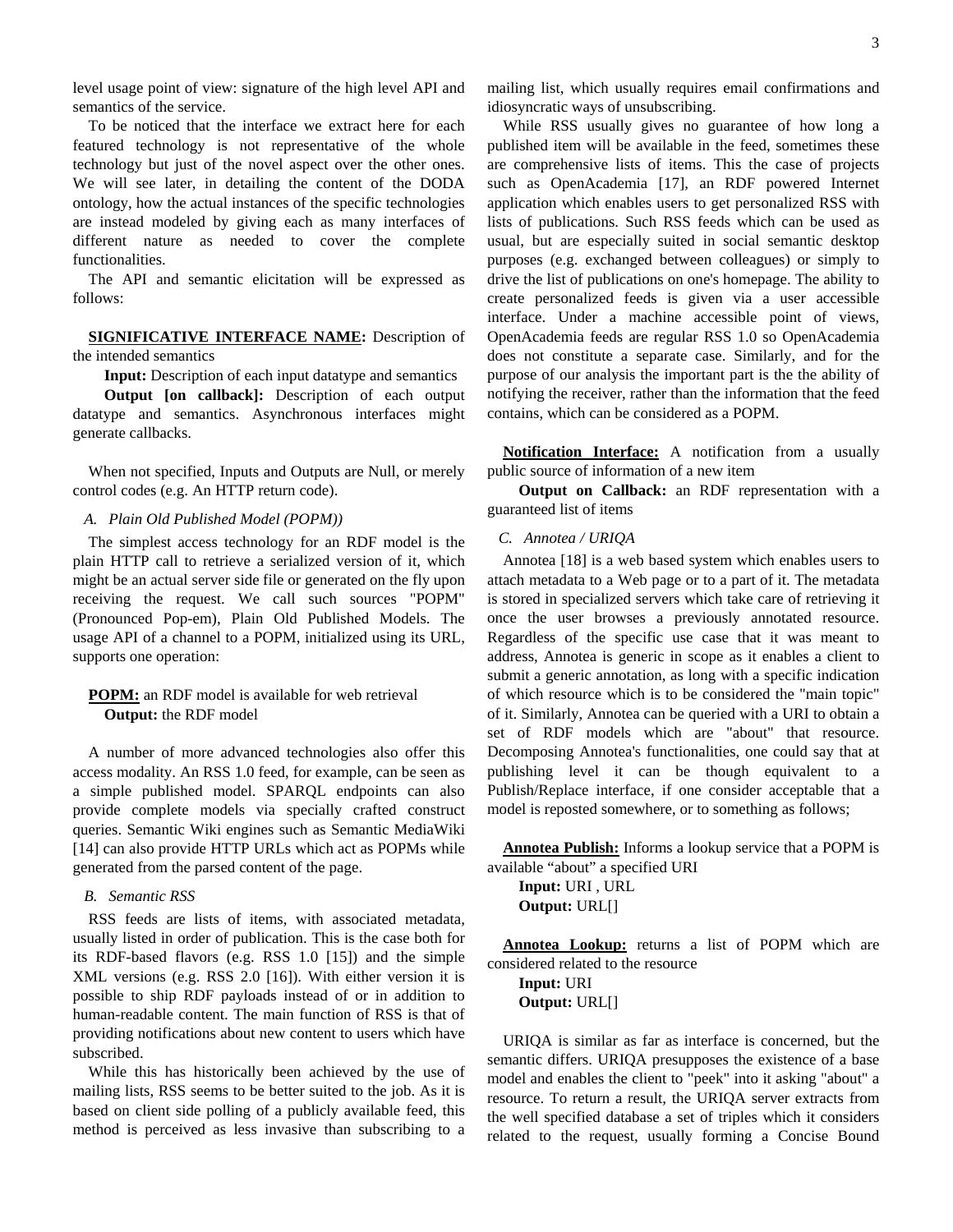Description. At interface level, we can consider URIQA a sub-case of Annotea, one that returns a single authoritative graph instead of an arbitrary number of non-authoritative graphs.

**URIQA lookup:** The knowledge about a URI in a specific model is returned.

**Input:** URI

**Output:** RDF model

## *D. RDFGrowth / DBin*

RDFGrowth is the P2P technology currently featured in the DBin project [\[3\].](#page-8-2) Using RDFGrowth [\[13\]](#page-8-12), groups of users can synchronize RDF models about topics of common interest. By using an underlying monotonic model plus a revision system based on digital signatures, it is possible for group participants to keep different local "views" on what should go in the model while still contributing to and taking contribution from others. With respect to the scope of this work, an RDFGrowth group can be seen as having an interface which is a POPM (emulated by joining a group and collecting the knowledge from the others), as well as a public publishing interface. The Semantics is however different and requires a standalone category, as it is allowed for a peer to "revoke" statements said by others etc.

**Share:** a model is shared, it might be edited by others, local modifications are reflected remotely

**Input:** RDF model (reference)

**Output on Callback:** RDF model (reference), URIs which involved changes or RDF patches

## *E. Semantic Email / Semantic IM*

Email and Instant Messaging (IM) convey text and possibly binary attachment from in a person to person basis. E-mails, in particular, have been investigated as a channel to exchange semantic recommendations in [\[19\],](#page-8-18) where a Thunderbird plugin is described which automatically attach meaningful RDF data to e-mails. Characteristic peculiarity of these communication means is that they imply direct involvement of the receiver, which means that the sender also knows he will have some attention by the human receiver. Once an email (or IM) address is known (e.g. one has learned that a receiver is capable of processing semantic attachments), the interaction interface can be simply modeled as the ability to send a model and the implicit sending of one's own email or IM address, which can be expressed as a URI.

**An outgoing predefined email:** A model is sent and brought to the attention of the other side

**Input:** RDF model, own URI Output: none

**One's own email:** A channel for incoming models sent by senders

**Output on Callback:** an RDF model, a URI (sender)

As a result of the work of the Data Access W3C Working Group (DAWG), the SPARQL protocol and query language [\[12\]](#page-8-11) is now in an advanced standardization phase. While limitations exist, SPARQL is a powerful query language, and it draws from previous experiences in the database area and of early adopters of semantic technologies.

SPARQL can provide ways of accessing a remote model which range from transferring the whole remote model (a subcase of the CONTRUCT kind of query) or one of the many "named" models a SPARQL enabled knowledge base might contain. SPARQL CONSTRUCT queries can also transfer pieces of models either as they are in the original model or transformed.

SELECT queries will produce a table of variable bindings as output. Although such variables have a name, they do not have a predefined or machine interpretable semantics that could be interpreted without looking at the originating query. SPARQL also supports DESCRIBE queries which have similar semantics to the URIQA metadata-get request.

**SPARQL construct:** a graph extracted or transformed from the knowledge of a remote DB **Input:** CONSTRUCT query **Output:** RDF model

**SPARQL select:** executes the query remotely. The semantics of the result varies according to the query.

**Input:** SELECT query **Output:** structured information (SparQL XML)

# *G. EDUTELLA AND PUBLISH/SUBSCRIBE*

The Edutella P2P distributed querying system [\[20\]](#page-8-19) is dedicated to providing access to a network of database hosts which are willing to answer semantically structured queries. Successive modifications have shown how it is possible to have service servers enable the use of "long standing queries" which express the interest for a client peer to know when a new item with the given characteristics is available at some of the database peer, without requiring continuous "refresh" queries. If the requesting client peer is not logged in at the time a new result appears, this is stored and later notified when the client reconnects.

For the purpose of this analysis, direct queries have the same general interface of a SPARQL endpoint, albeit requiring a different query language.

The new element is the ability to provide a query as a parameter to later receive notifications, similar to RSS feeds produced directly by a query.

**Edutella Query Publish Subscribe:** long standing query results notification

**Input:** a query

**Output on Callback:** a set of URI of matching elements and URI of sources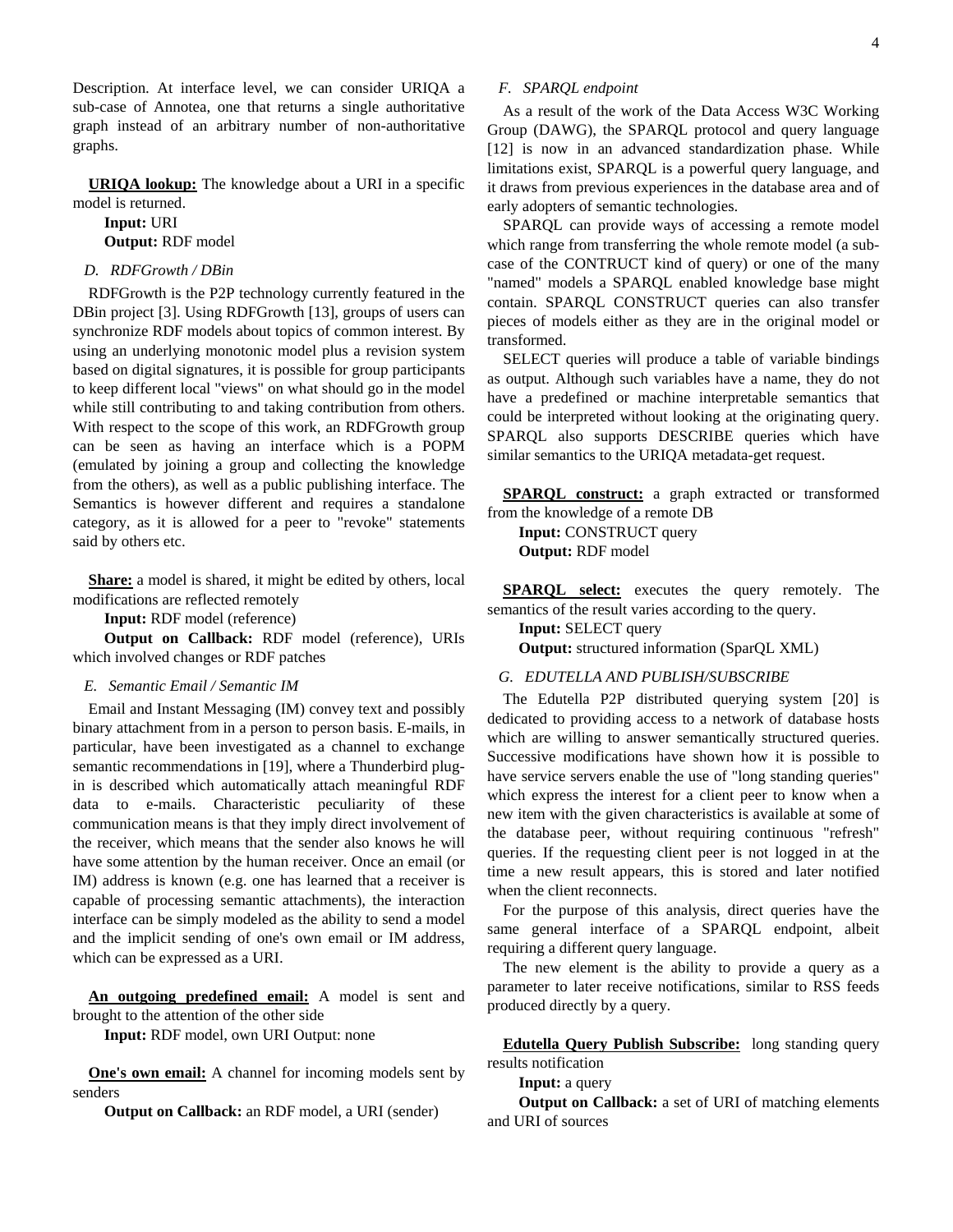#### IV. THE DODA ONTOLOGY

The formalization in input/output APIs as summarized in the previous chapter forms the bases of the Description Of Data Access ontology. The center idea is to model a set of "data access technologies", e.g. the POPM concept, and enable one to declare the existence of a "deployment" of one such technology.

Since the tools for description are on purpose coarse grained, modeling a technology is not difficult. This task is furthermore seldom necessary as DODA includes instances which model many well known data access technologies (including the ones considered in the previous chapter). Using DODA to express that a deployment of a specific technology is made available at a specified address is simple: one just needs to create an instance of the DODAInstallation class connected with the preexisting instance of the appropriate technology within DODA. In general the URI of the installation instance will be a URL where the service is being offered. In such a simple case a single triple is all it takes:

```
<http://myBlog/myFeed> 
       doda:isDeploymentOf 
            doda:RSSNewsFeedTechnology .
```
The UML diagram in Figure 1 shows the main classes in DODA and their relationships. A *DODATechnology* (e.g. a POPM) can expose one or more interfaces, expressed as instances of the *SemanticInterface* class hierarchy. Figure 2shows the *SemanticInterface* hierarchy together with premodeled instances (smaller dots). Such instances are connected by *providesInterface* properties, to the appropriate instances of *DODATechnologies* (e.g. *RSSNewsFeedTechnology*) .



**Figure 1** Main classes and relationships in DODA



**Figure 2 The** *SemanticInterface* **hierarchy and built in interfaces instances.** 

The class of the interface (e.g. for a POPM, is a PublishedModelInterface class) provides the semantic interpretation. A specific class might say, for example, that its instances are meant to retrieve RDF models by name, or , as a second example, to search for resources 'related' to a given one.

The first semantic distinction the interface hierarchy makes is between "sender" and "receiver" interfaces. While both "sender" and "receiver" instances have inputs and outputs, the semantic interpretation of "sender" interfaces is that of transmitting or communicating information, while "receiver" interfaces are meant to serve as sources of information. The hierarchy then goes on with more specialized classes.

The API provided by each interface has input and output parameters with precise meanings. An *URIQAGetInterface* instance, for example, takes a URI that represents a request for information and returns a RDF model containing metadata related to such a URI; a *PublishedModelInterface* instance gets the last version of a model posted on-line. In DODA, as shown in the previous example, such 'semantic specifications' of the APIs are modeled by means of the input and output properties hierarchies.

It is to be noticed that the specific technology names (e.g. URIQA in *URIQAGetInterface*) used to define names of interfaces and properties do not imply that that property or interface is used only to model that specific technology instance. Rather, the technology name serves as a placeholder for the specific characteristic behavior/role of that interface as elicited in the 'semantic technologies factorization process' made in the previous chapter.

```
:requestedURI rdfs:subPropertyOf :output ; 
        rdfs:domain :RelatedInfoInterface ; 
         rdfs:range :URIParameter . 
:relatedModel rdfs:subPropertyOf :input ; 
         rdfs:domain :ResourceRelatedInfoInterface; 
        rdfs:range :RDFModelParamenter . 
:RDFModelDefaultP a :URIParameter . 
:URIDefaultP a :RDFModelParamenter . 
:URIQAGetInterface a :ResourceRelatedInfoInterface; 
        rdf:label "gets the CBD of the requested URI"@en; 
         :relatedModel :RDFModelDefaultP ; 
         :requestedURI :URIDefaultP> .
```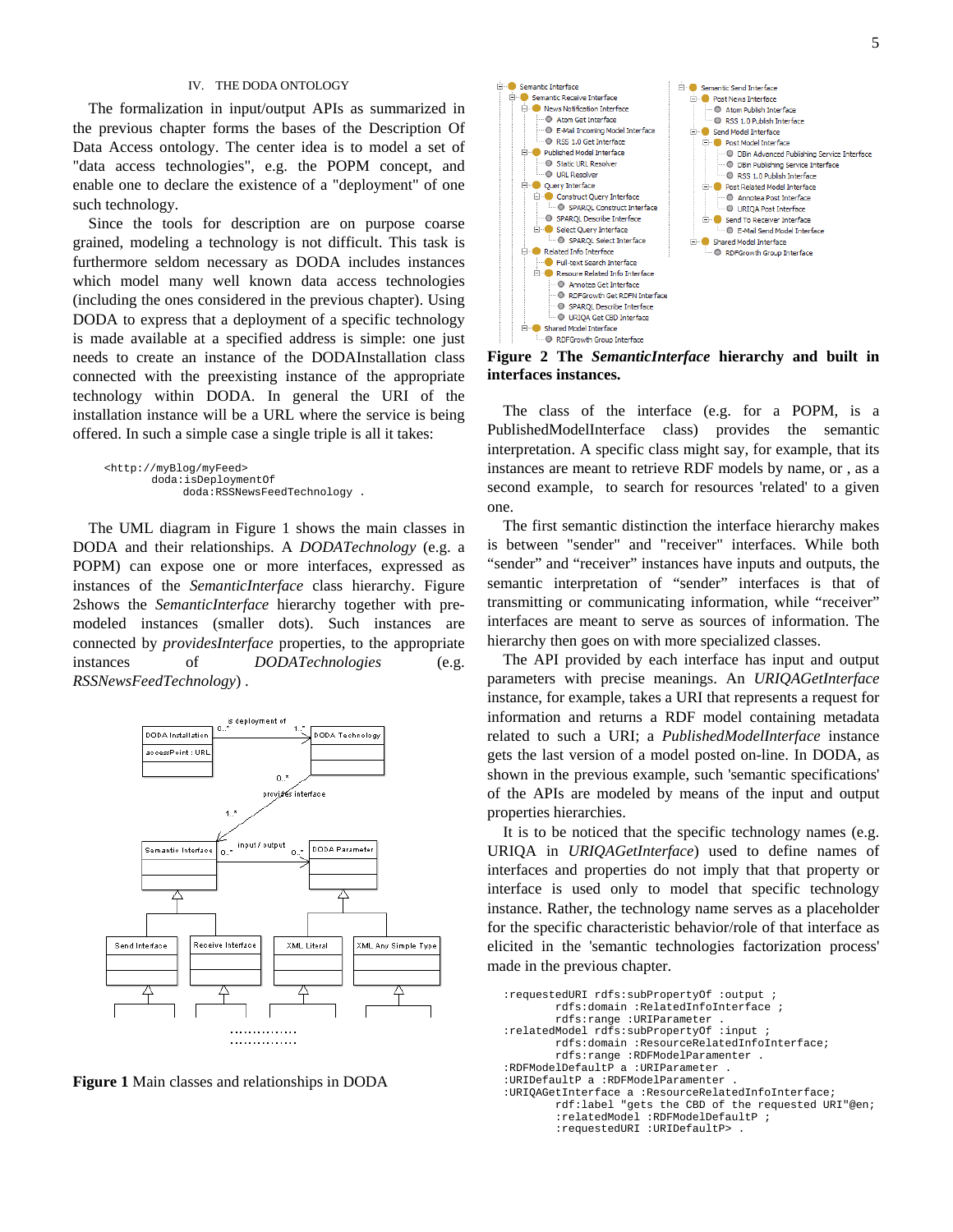In this example the *relatedModel* and the *requestedURI* properties are sub-properties of the more generic input and output properties. They are used by the *URIQAGetInterface* to specify the meaning of its input and output: the interface returns a model which the service states to be 'related' to the input URI. These predicates connect the interface instance with two parameters (*RDFModelParameter* and *URIParameter*). The datatype of parameters is specified by the class type; The hierarchy of typed parameters, shown in Figure 3, might not be the only possible alternative but the current design supports the use cases currently considered by DODA (e.g. An RSS 1.0 can be imported and processed as an RDF/XML but also as a simple XML) .



**Figure 3** The *DODAParamenter* class hierarchy.

In the example, these parameter instances are built-in default values, however the service advertiser is free to create his/her own instance of *DODAParamenter* and to assign a meaningful URL to it.

This is done, for example, to map DODA input and outputs with web services descriptions written in WSDL WSDL/RDF [\[21\]](#page-8-20) as illustrated in the following chapter.

In DODA, the user level semantics, expressed in the interfaces class hierarchy, is separated from the binding to a particular technology, specified by the interface instance, and as much as possible from the API (just the mandatory parameters are modeled as required properties, other might be added by specific instances of the interface). Decoupling these aspects is important for specifying clearly how the ontology is to be used and, at the same time, for limiting the complexity of the ontology, e.g. the depth of the class hierarchy.

Whenever a technology has aspects which are not captured by the means of the existing interfaces (e.g. both a way to send data and a way to receive), the modeling is done by creating more interfaces for it.

The ontology is currently available on the web1, and it is expressed in OWL Lite. DODA use cases inside an implementing application (such as asking, e.g., which are the known installations of technologies which support the wanted interface and their parameter names) can be performed with a query language operating on top of a simple RDFS repository, that is without the need of a full featured reasoners. This fits the scope and lightweight nature of DODA, and enables its use in simpler environments such as hosted PHP applications.

### *A. DODA in use*

To see DODA in use, there is clearly the need of an application supporting it. For an application to support DODA, it means to have single known interface instances map directly to drivers that know how to use the specific technology. Drivers need not to be complex implementations, they can be as simple as a regular expression constructing an appropriate HTTP request.

Interface instances/drivers, on the other hand, should be reused when creating new instance of technologies. To model a read only Annotea services, for example, one creates a new technology but reuses the existing "receiver" interface. The *StaticURLResolver*, which represents simple HTTP get to obtain a model, is in fact reused in many instances of technology.

Coming back to the use cases sketched in section [II.A,](#page-1-0) we show here how the involved communication means can be described in DODA, thus be understood and made available to users by the client application.

In order to advertise her services and communication channel, Alice would need only to build upon predefined DODA instances which wrap existing technologies: *AtomCollection* for her news feed, *SimplePublishedModel* for the dump of her documents folder, Email for specifying that her mail folder supports Semantic Web data. Here is the N3 notation with the definitions of the deployments of such technologies. The URLs of the installations define the access point to the interfaces.

```
<mailto:alice@gmail.com> a doda:DODAInstallation ; 
  doda:IsDeploymentInstanceof doda:Email ; 
  rdfs:comment "You can send me RDF via e-mail here" . 
<http://semedia.deit.univpm.it/dumps/29788973> 
    a doda:DODAInstallation ; 
  doda:IsDeploymentInstanceof doda:SimplePublishedModel ; 
     rdfs:comment 
     "Here is the RDF dump of my Documents folder" . 
<http://semedia.deit.univpm.it/feeds/alice> 
    a doda:DODAInstallation ; 
  doda:IsDeploymentInstanceof doda:AtomCollection ; 
  rdfs:comment "My public news feeds" .
```
In this examples we use some of the predefined technologies included in DODA. Lets consider the *AtomCollection* instance and its provided interfaces definition, built-in in DODA:

```
:DODATechnology a :AtomCollection ; 
  :providesInterface :AtomPublishInterface; 
  :providesInterface :AtomGetInterface .
```
:AtomPublishInterface a :PostNewsInterface ; rdfs:comment "Interface to post a the link to an RDF model using Atom."@en ;

:hasInput :PublishedRDFModelURL .

:AtomGetInterface a :NewsNotificationInterface ;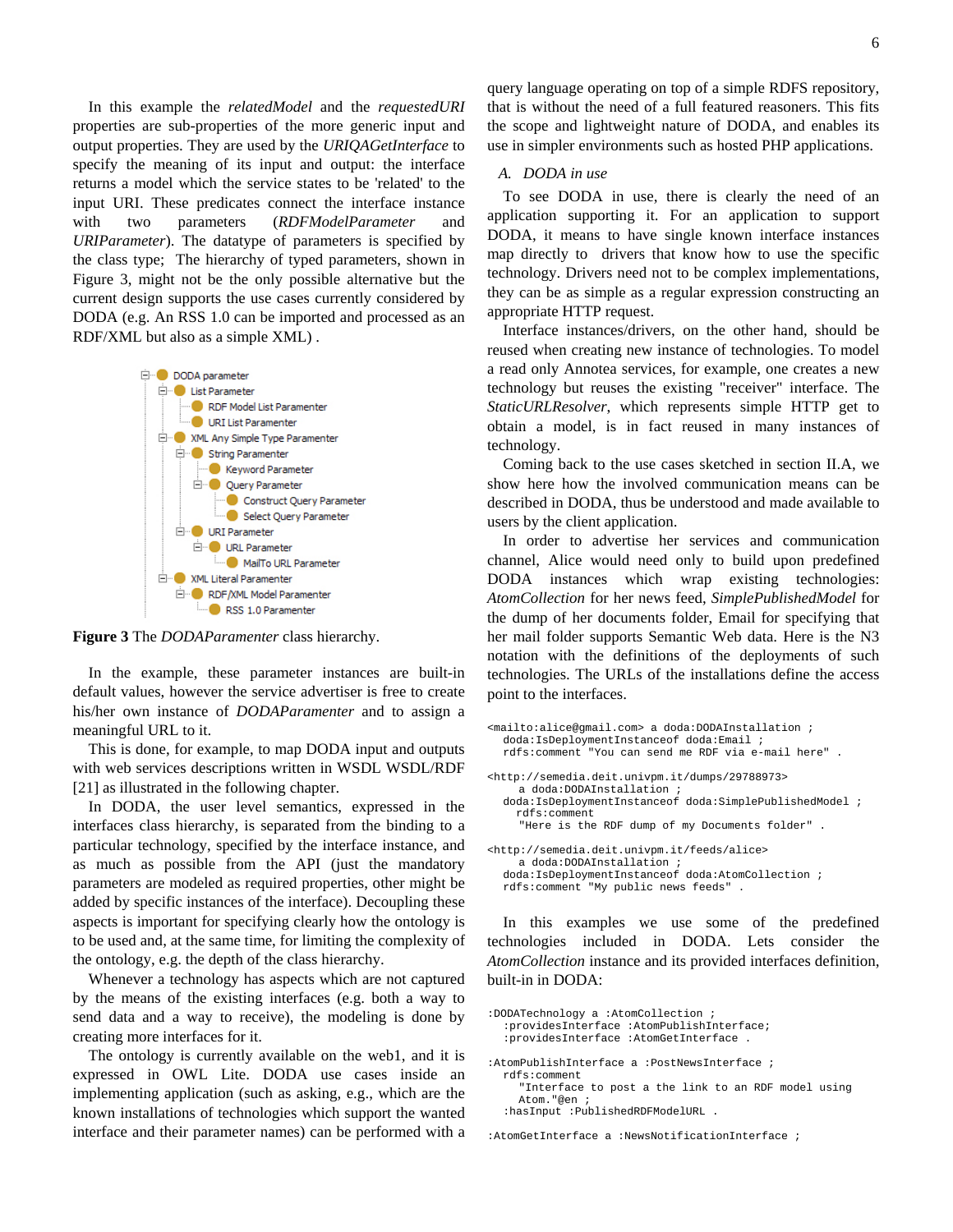rdfs:comment "Interface for receiving notification about freshly published Atom news"@en ; :hasOutput :NewsListP .

When Bob imports Alice's DODA installations definition, his SPKM client will find out that the service available at *http://semedia.deit.univpm.it/feeds/alice* is a *AtomCollection* and exposes two interfaces, one of them is *NewsNotificationInterface*. As the semantics of this interface is defined, the client can notify Bob that a new feed is available and show him the proper GUI for subscribing to a feed channel, but also have to check for the appropriate driver: this can be uniquely identified by the deployed instance (i.e. *AtomGetInterface*).

In the same way Alice's client can use the *AtomPublishInterface* definition to provide advanced publishing functionalities. Say that Alice is using a deployment of *DBinPublishingService* to publish its semantic blog postings. Since the interface provided by this technology has an output which exactly maps with the input of an *AtomPublishInterface*, Alice might automatically be suggested, after having posted a semantic blog, to advertise it on her personal feed at *http://semedia.deit.univpm.it/feeds/alice*.

 A strong point of this approach is that of using the semantic interfaces abstraction to connect specific technologies and semantically defined, user level operations. The *GetRelatedInfoInterface*, for example, represents a way to search information related to a URI. Suppose Bob finds online a paper his interested in, then he might be able to ask his client application for a list of known services which can provide him with related metadata. The application, analyzing the DODA description which it owns, might present to Bob a URIQA services and/or RDFGrowth p2p group (as both have interfaces which are instances of *GetRelatedInfoInterface*).

............ <http://dbin.org/news> a doda:DODAInstallation ; doda:IsDeploymentInstanceof doda:AtomCollection ; rdfs:comment "News about the DBin project" .

<http://semedia.deit.unimp.it/RDFGrowth/groups/DBinProject> a doda:DODAInstallation;

 doda:IsDeploymentInstanceof doda:RDFGrowth ; rdfs:comment

"An RDFGrowth group about the DBin project".

<http://semedia.deit.unimp.it/RDFGrowth/DBinProject/dump> a doda:DODAInstallation ;

doda:IsDeploymentInstanceof doda:SimplePublishedModel ; rdfs:comment

"An RDF dump containing a moderated version of what has been posted in the p2p group within the last month"

<http://public.dbin.org> a doda:DODAInstallation ;

doda:IsDeploymentInstanceof doda:DBinPublishingService ; rdfs:comment

"A service for publishing RDF graphs or retrieving them once the URL is known" . .................

#### *B. DODA and Access Control*

Most of the data access technologies modeled in the current version of DODA consider access control as an orthogonal facet - e.g. SPARQL protocol specifications say that implementations may impose several kind of limitations as needed but does not provide any detail. In general, most of these services are made available over HTTP so the related security mechanism would apply directly. In certain cases it might be useful to enrich a DODA descriptions to express such policies in RDF.

The ACL Schema [\[22\]](#page-8-21) can be used to model access control to each interface of a specific installation of a technology by groups and single users.

Going back to our example use case, to express that just Carl can access Alice RDF dump of her "c:\work\_documents\" folder, Alice could attach access control restrictions to her advertised installation node, meaning that the access to each interface provided by the deployed technology is restricted by the rule. This in practice would require that such rules are understood and enforced at least by Alice HTTP server, details of which are outside the scope of this discussion.

```
:SemanticInterfaceAccessRule a acl:ResourceAccessRule ; 
  rdfs:label "Semantic Interface Access Privilege" ; 
  rdfs:comment 
     "Represents the privilege to write/read into/from a 
    Semantic Interface" ; 
  acl:hasAccessTo 
    <http://semedia.deit.univpm.it/dumps/29788973> 
  acl:access "Send News"
  acl:acessor :Giovanni, :Christian, :Michele . 
:Christian a foaf:Person ; 
  a acl:Identity ; 
  foaf:name "Christian Morbidoni" ; 
  foaf:mbox_sha1sum 
     "c1d4cb076b0eac7d6dece499de92133b0af138f4" 
  ex:publickey 
     <http://public.dbin.org/useraccounts/de46498/9523639c53
    e80192d8cfe09f11c36840.asc>.
```
In more advanced cases, one might want to provide a service, e.g. a SPARQL endpoint, granting public access to some of the interfaces (e.g. a simple SPARQL Describe query), while defining precise policies for others (e.g. a generic query interface, which can be more expansive to answer). Attaching access policies at single interface granularity is also supported by DODA with a specific access rule class.

#### *C. DODA wrapping of RDF/WSDL descriptions*

The Web Service Description Language is an XML based specification to describe interfaces of Web Services. Although sometime criticized for its complexity, WSDL has enjoyed increased support by tool vendors e.g. To provide automatic creation of code which can access WSDL described services. Mappings from WSDL to RDF has been proposed as a way to make WSDL descriptions processable with semantic web technologies. DODA fits exactly this scenario, as it semantically enrich the bare Interface Definition provided by the base WSDL/RDF description. With a small number of RDF triples, it is possible to map WSDL interfaces to instances of DODA interfaces, and specific input output parameters with WSDL input and output messages. Interestingly, as WSDL specifies details about the binding. Applications need only to support a single DODA/WSDL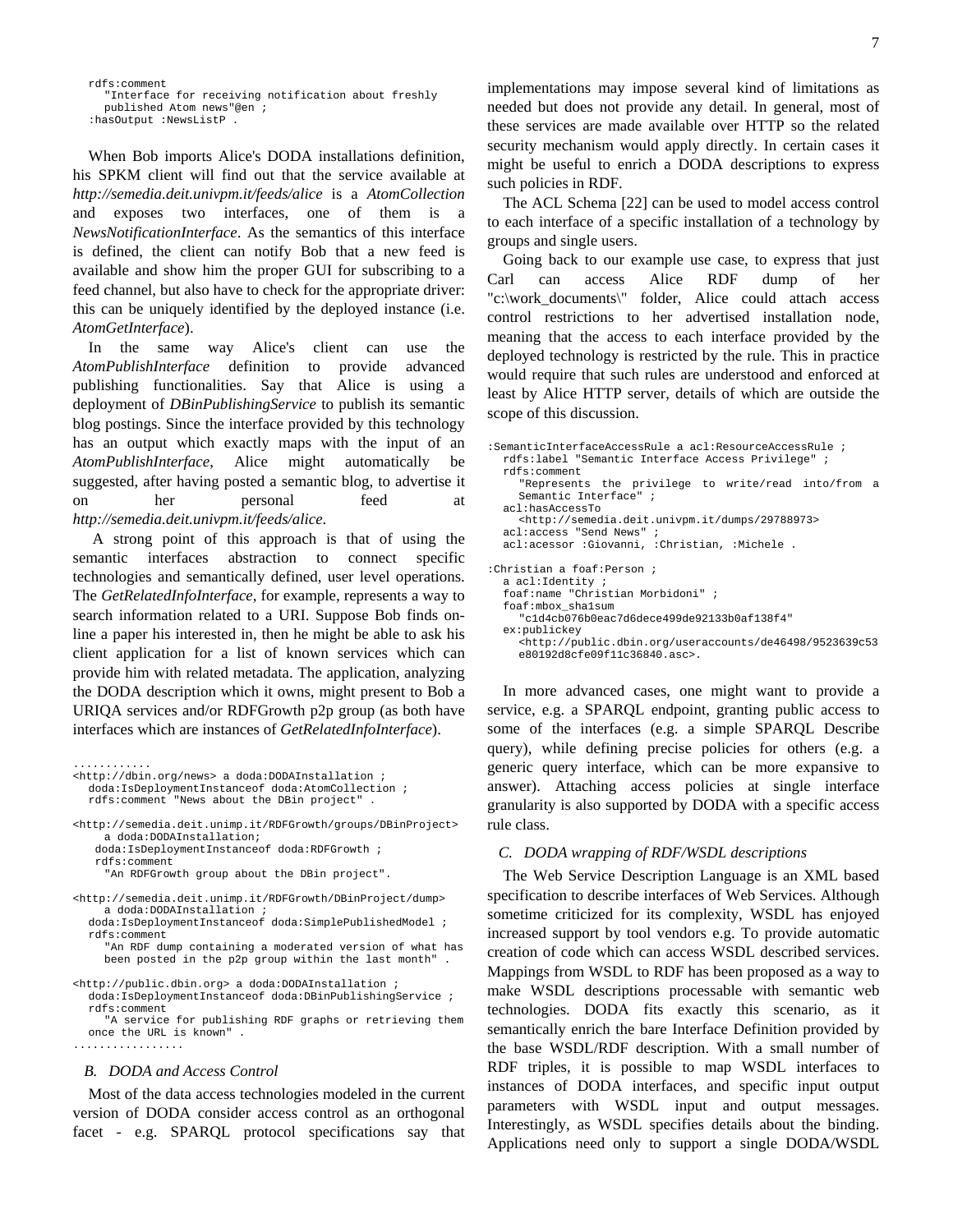driver to be able to automatically connect to any kind of DODA/WSDL described service. Details about such mappings are left to the DODA documentation available online.

#### V. RELATED WORKS AND ONTOLOGIES

Other than considering data access technologies, this work draws from and takes into consideration a number of other related formalizations, first of all the WSDL and OWL-D. While some part of DODA might resemble WSDL, DODA target and scope is well defined and supported by specific hierarchies, and pre-modeled instances. As we have seen in the previous section, rather than substituting WSDL, DODA integrates with it enabling WSDL/RDF described Semantic Web Data Access technologies to, e.g., participate in the use cases we have considered.

Under a semantic point of view, DODA presents a terse and specialized vocabulary of classes and specific instances within the specific task domain, as opposed to OWL-S which is general in scope but much more complex and therefore challenging with respect to use, deployment, interpretation and ultimately acceptance. The process happening inside DODA interfaces are simple to explain and our use cases of interest do not require that the machine understands the difference between said processes more than how made possible by DODA interface hierarchies. If needed however, it would be possible to associate OWL-S descriptions to DODA interfaces to make such inner models machine interpretable.

A number of other works are relevant and have been considered during DODA design. In [\[25\]](#page-8-22) and [\[26\]](#page-8-23) the importance of an "unified messaging" ontology is advocated. Messaging refer to Human to Human communications and the work focus is studying the way toward a unified view, for the end user, of "received and sent messages" no matter by which medium they were sent or received.

A similar concept, albeit with a more detailed and task specific ontology is presented in [\[27\]](#page-8-24) where instant messaging is semantically enhanced with a descriptive ontology to model concepts such as "conversation" and the stream of individual messages. Such enhanced messages can also carry metadata, although this is still expected to be strictly related to the content of the message itself (e.g. a tag related to the message) rather than a generic channel for annotation exchange. In [\[28\]](#page-8-25) the relationship between semantic web and blogging is explored and a system which enables the user to publish semantically enhanced RSS feeds is presented.

In [sharing context], the use of e-mails to exchange contextual information, along with documents, in a working group is discussed. The approach makes use of an extension of the FOAF vocabulary to semantically describe a group of users which share a context (a set of ontologies). A Firefox plug-in is described which enables users to automatically send, along with a document, an RDF file containing metadata related to the document (e.g. author, quotations, etc...) and to the specific context shared in the group.

Other works such as [\[29\]](#page-8-26) have further shown interaction

8

directly with desktop applications such as wikies [\[30\].](#page-8-27) Similar Use cases which are covered in DODA have been informally described in recent postings about "Subscribing to one's Brain" or "Life as RSS"1, where it is reported to be of high interest to have a convenient way to manually select among aspects of semantically structured information produced by someone of whom one might have a high consideration.

Semantic Desktop and RSS has been explored in WonderDesk/WonderServer, part of the WonderSpace project, an e-Science tool. WonderDesk [\[31\]](#page-8-28) uses RSS 1.0 to describe resources metadata and Hybrid solution (P2P[Jxta]/Server) as communication channel (WonderServer acts as a super-node of the network). WonderServer also acts as information aggregator for all WonderDesk peer in a specific group. In WonderDesk the RSS 1.0 vocabulary has been extended to describe specific metadata of various kinds of resource.

## *A. Related Ontologies*

Several ontologies exist which cover aspects somehow related to DODA or that can be used in conjunction with it. The Friend of a Friend (FOAF) as well as the Description of a Project (DOAP) vocabulary are commonly used to talk about persons and projects respectively, they can both make ready use of DODA extensions, e.g. to indicate data sources and contact channels.

EMiR2, DOAML3 and SIOC [\[32\]](#page-8-29) are vocabularies for email, mailing lists, forums posts and users-modeled respectively. WikiOnt [\[33\]](#page-8-30) aims at integrating Wikipedia (and by extension other MediaWiki-based sites) into the Semantic Web, it describes the internal working of a wiki as a medium itself.

PIMO [\[34\]](#page-8-31) introduces an ontology language that can be used to express personal mental models. It includes an simplified "domain upper ontology", but does not cover the specifically modeling of communication channels. Also potentially of interest, for future works, is the OWL Atom ontology [\[35\],](#page-8-32) which models services provided trough this protocol.

#### VI. CONCLUSION AND OUTLOOK

In this paper we give the following contributions. First we provide an ordered overview and an API/Semantic factoring of a number of technologies that have appeared in Semantic Web literature and practice and that might be considered either as "transport layer" or "data access services". Such factoring serves then as basis for the proposed DODA, ontology. DODA is an ontology for describing communication channels which groups them according to their peculiarity at the user interaction level. DODA enables a "lightweight" integration: it greatly facilitates the process and provides abstraction but, for example, expects humans in the end to decide, for example, which source among those which a client has learned about is meaningful to import or which export channel should be use to advertise a specific bit of information.